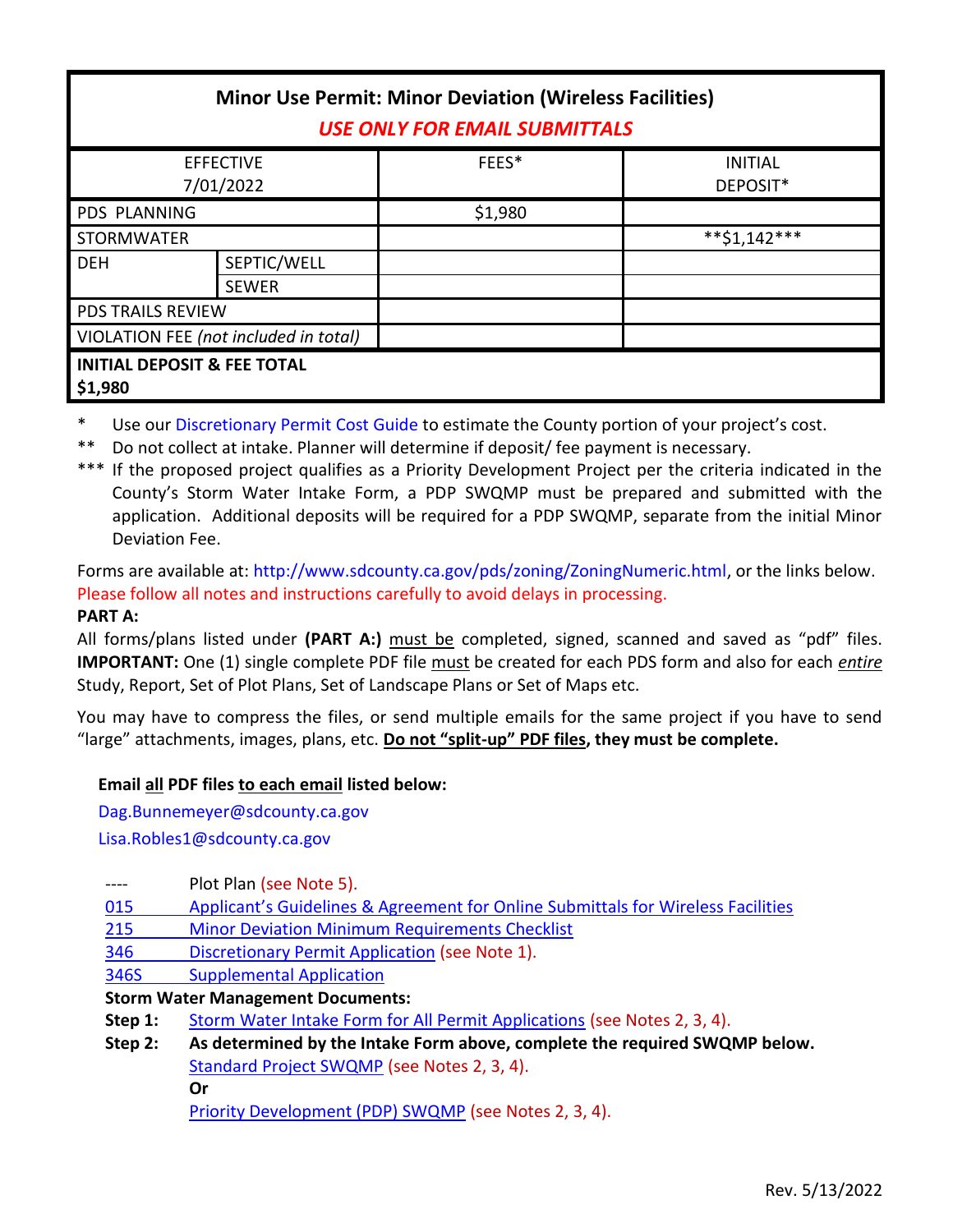## **PART B:**

**All items listed below are for your information only. Please do not submit these forms.**

- 090 [Minimum Plot Plan Information](http://www.sdcounty.ca.gov/pds/docs/pds090.pdf)
- 209 [Defense and Indemnification Agreement FAQs](http://www.sdcounty.ca.gov/pds/zoning/formfields/PDS-PLN-209.pdf)
- [906 Signature Requirements](http://www.sdcounty.ca.gov/pds/zoning/formfields/PDS-PLN-906.pdf)

### **NOTES:**

#### 1. **IMPORTANT:**

A Registered Property Owner **MUST SUBMIT** a **Signed Letter of Authorization** for an Agent if; An Authorized Agent signs the PDS-346 form and is not the registered owner of the parcel.

- Or, the parcel is owned by two or more registered owners.
- Or, not all of the registered owners are signing the PDS-346 form.
- Or, the Authorized Agent is not the Financially Responsible Party.
- Or, the parcel is owned by a Corporation.

#### **ADDITIONALLY:**

Financially Responsible Party **MUST SIGN** form PDS-126.

Financially Responsible Party **INFORMATION MUST MATCH EXACTLY** on form PDS-126 Authorized Agent **may sign** form PDS-346 **ONLY IF ATTACHED** to a **Signed Letter of Authorization.**

- 2. Files CANNOT have any security restrictions or passwords. Please name each PDF file based on the "Title or PDS Form Number" of document being submitted (examples: Plot Plan, PDS-015, PDS-215, PDS-346, Storm Water Intake Form, Standard SWQMP, or PDP SWQMP).
- 3. The Storm Water Intake Form determines whether a project requires a Standard SWQMP or Priority Development Project (PDP) SWQMP. These forms and documents must be submitted as PDF files on the USB Flash Drive and have all required signatures.
- 4. One (1) single complete PDF file must be created for each PDS Form and also for each entire Study, Report, Set of Plot Plans, Set of Landscape Plans or Set of Maps etc. Do not "split-up" files, they must be complete.
- 5. Plot Plans, Elevation Drawings, etc. (must be at least 11" x 17"). Plot plans must be drawn in standard engineer scale.
- 6. Provide on the plot plans a summary table and square footages of all existing and proposed structures/uses.
- 7. Provide a detailed description of proposed Minor Deviation.
- 8. If project is a violation, plans must have Code Compliance Officer's stamp before accepting the application.
- 9. **Create and Print on the Plot Plans a Cumulative Change Table** (*see next page*). Indicate proposed change in percentage (%). Any changes of 10% or less, requires approval of a Minor Deviation. Any changes of more than 10%, requires approval of a Modification of the approved discretionary permit.